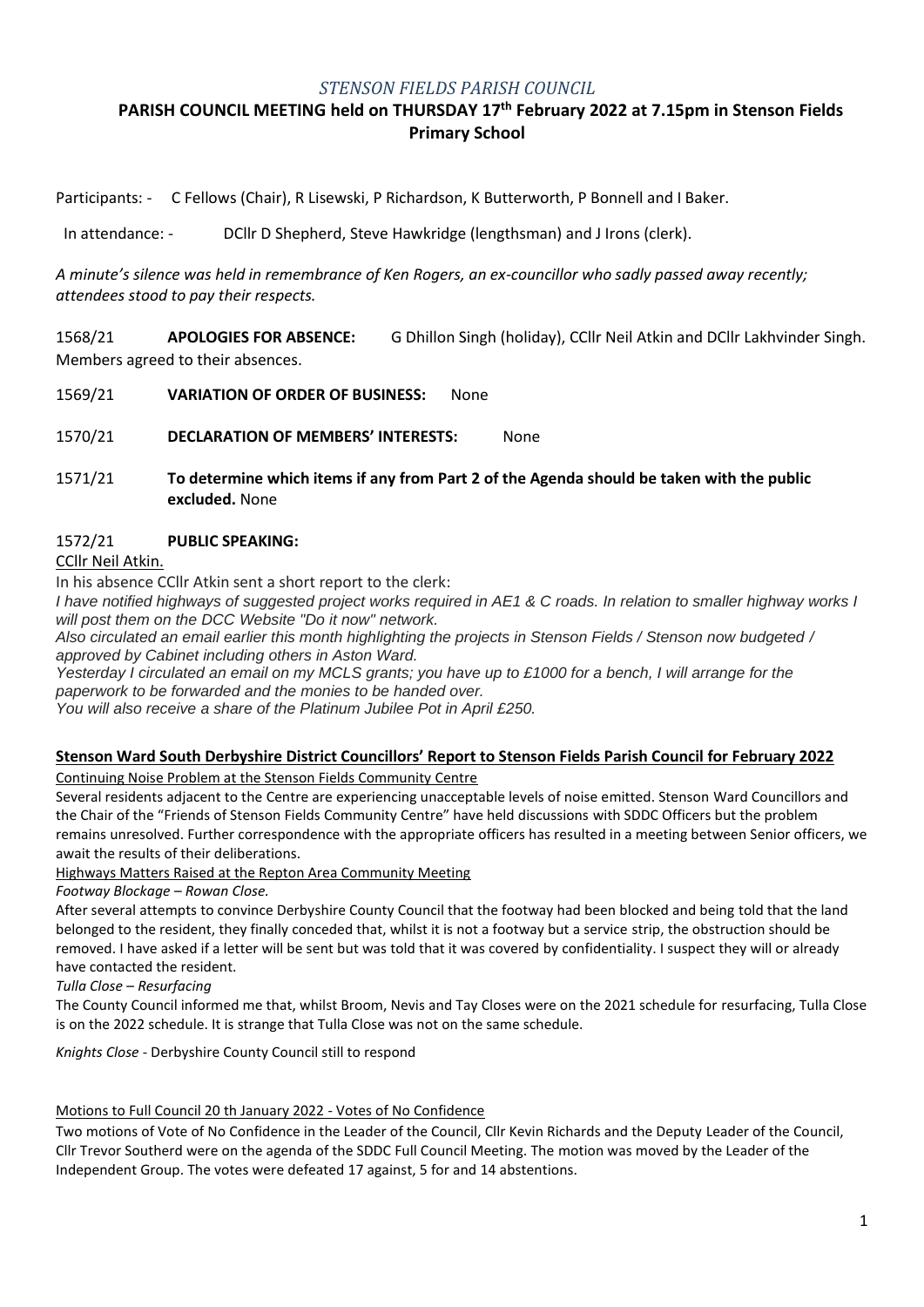#### Planning Application – Childrens' Home – Padstow Close

Residents of Padstow Close contacted Cllrs Shepherd and Singh to express their concerns regarding the application for a change of use. Recognising the concerns, Stenson Ward Councillors asked for the application to be decided by the Planning Committee rather than the officers decide the matter under delegated authority. The application was recommended for acceptance by the officers and Cllr Shepherd, as a member of the Planning Committee, asked for a site visit so members could view the parking and other concerns raised by the residents. Many residents attended the meeting and Cllr Singh outlined the residents' concerns and asked for members to refuse the application. After a well-informed debate, Cllr Shepherd moved that the officers' recommendation to approve the application be overturned. The Planning Committee members voted unanimously to refuse permission. It remains to be seen if the applicant appeals to overturn the members decision. Stenson Ward councillors believe that a purpose-built facility is needed.

### Taylor Wimpey Derby City Development (Phase 1) – Deepdale Lane

Residents raised concerns regarding mud on the road, construction lorries parked outside on the road adjacent to the site early in the morning, construction vehicles using Deepdale Lane via the canal and railway bridges at Barrow-up-on-Trent and flooding of the site. There was also concern that the development had encroached on private land. Cllrs Shepherd and Singh requested a site visit and met the Site Manager to discuss concerns. The site manager said that road sweeping will be done daily, contractors would be reminded not to access the site other than agreed by the travel plan (avoiding Deepdale Lane). The flooding of the site will be catered for by on-site SUDS. GPS has confirmed that the construction site has not extended outside the agreed site. Taylor Wimpey will also develop the site adjacent to the current site as Phase 2, this site is in South Derbyshire. *Cllrs David Shepherd and Lakhvinder Singh*

DCllr Shepherd had attended the recent IGV meeting and will circulate minutes thereof soon. He then explained further points and fielded some questions and queries from members and the lengthsman:

- Cadent gas repair lorries are parked and barriers are present on Goathland Road creating obstructions; also, mud has been deposited on the road. The contractors are storing rubbish in this area although it is usually collected the next day; Steve will monitor.
- District council's council tax levy increase will be decided next week.
- Contractor's barriers are present in the road on Deepdale Lane around the new building site; and the sides of the road are showing effects of damage from lorries. Dave will pursue this with the builders.
- Excessive rubbish sits on Stenson Road near the railway bridge; Dave will ask the Clean Team to collect.
- DCllr Shepherd met the CEO of Premier Estates to discuss possible solutions/ reductions to the maintenance charges incurred by residents of Saxon Gate. The balancing pond has yet to be adopted by SDDC despite Dave's persistent enquires. The district council has asked Severn Trent if it wishes to adopt it. Meanwhile, silt and weeds continue to accumulate.
- He will meet the chief executive of district council to discuss the problems at the Community Centre as highlighted in his report above. Rats are evident in this area too.
- 2 bollards have been removed at Northfield near to the pub. He will pursue the long-awaited installation of bollards on Glendon Road.
- Steve wondered if bird-repellers could be fitted to the tops of swings at Ledbury Chase to discourage their mess. However, this may prove difficult and may injure children if they clamber onto them. Steve continues to request the removal of discarded ASDA trolleys through a dedicated App.
- Cllr Lisewski invited DCllr Shepherd to the Speed Watch training to be held on  $3<sup>rd</sup>$  March.

District Councillor Shepherd left the meeting at 8pm.

1573/21 **To approve the minutes of the Parish Council Meeting held on 18th November 2021.** Once approved the chairman signed these as a true record (pp Cllr Richardson, seconded Cllr Baker).

# 1574/21 **CHAIRMAN'S ANNOUNCEMENTS AND REPORTS**

The chairman attended the funeral of Ken Rogers who passed away as mentioned above. He missed the IGV meeting but both the vice-chairman and DCllr Shepherd attended. Cllr Lisewski expressed his disappointment (both here and at that meeting) regarding several aspects such as the developers' core document, absence of timescales for various targets and lack of a dedicated website. The chairman of the meeting, DCllr Peter Watson, was also critical of these failings, saying the meetings has lost focus and meaning. Barrow parish council, who were also in attendance, agreed with the sentiments.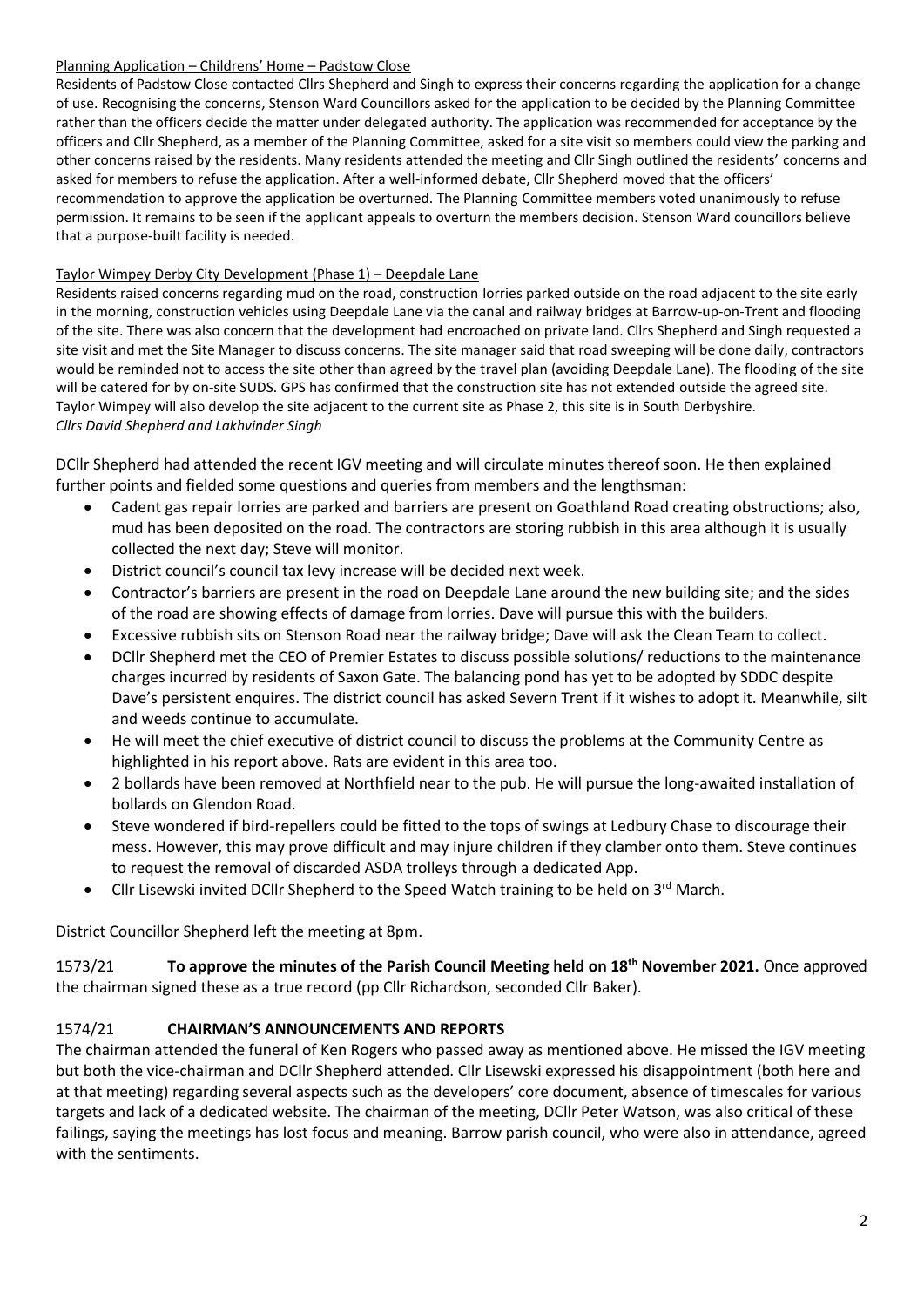# 1575/21 **CLERK'S REPORT**

1. Clerk received a new demand in Dec last year of £309.79, to which he replied. He has since spoken to HMRC who were most unhelpful; it seems it has mis-allocated payments made, despite all tax demands being met. Furthermore, the technician spoken to had not seen the 2 letters explaining how our payments had been made to address the periods specified by HMRC. Clerk awaits another letter and will respond accordingly.

On a similar note, clerk asked HMRC in another conversation about the VAT repairment that we await; their suggestion is that we register for VAT, even though this is not required if revenue falls below £85k. Clerk has now asked HMRC for guidance and in the meantime sent the request form once again (for the  $4<sup>th</sup>$  time).

2. On 7th January the chairman & vice-chairman agreed to the clerk's request for an increase of one hour's paid wage per week and to honour the new SCP rate (or the present rate if a new one is not agreed with government) to take effect from April. The clerk expressed his thanks and appreciation.

3. Clerk circulated an Action List over the progress of ongoing issues to which he added some new items to be addressed.

4. The school will not have its bins emptied next week due to the half-term holiday, but the clerk confirmed to them that we wish to have our waste collected.

5. Clerk has asked SDDC whether it will inspect the new play equipment at Ledbury Chase as part of its ongoing maintenance checks of all equipment both here and at Fox Close. Clerk to request an initial inspection by SDDC soon.

# 1576/21 **Matters for Decision or Discussion:**

a) Police Issues/Speed Limits/Road Safety. Five members, the lengthsman and a couple of residents have volunteered to undertake the Community Speed Watch training scheme, which will be held on 3<sup>rd</sup> March. Clerk to add the new signs purchased for the project to the asset register.

b) Saxon Gate at Newton Village Development, Stenson Road. Covered earlier in DCllr Shepherd's report.

c) Lengthsmen Scheme. Steve Hawkridge gave the following report:

1. The school used council's waste bin during the summer; Jane has since placed a notice on it discourage them.

2. Overhanging branches around the Bubble Inn have been cut by the farmer.

3. After Jane complained to Leaders estate agents of its 'to let' boards placed at several properties they have since removed them.

4. Steve told the Clean Team of glass and other waste in bus shelters which has since been removed.

5. Jane will be absent from work in c3-4 months' time for about 3 or 4 weeks.

The chairman thanked Steve for his report.

d) Environmental issues (Biffa, trees, bulbs, bins, etc). Clerk to ask the district council tree officer again for a site visit to assess tree replacement/ plantings in the area.

e) to consider this year's SDDC concurrent functions increased grant award and an updated budget. Clerk had circulated a revised budget which included figures showing a broad outline of possible s136 expenditure. Some tweaking of this will be required depending on SDDC's reply over benches (which they might now provide and fit but not fund). The upcoming precept request for 2022/23 has been submitted to district council (which is less than last year's at £28000).

f) to discuss possible installation of public benches. Linked to the above point, it is dependent on SDDC's reply although the clerk suggested that the s136 grant would fund up to 8 benches (to include Wragley Way, Ledbury Chase, and consideration of possible sites elsewhere for further benches depending on SDDC's permission). The lengthsman raised the possibility of the installation of a children's fitness facility instead of further benches. **Resolved:** clerk to circulate details of the fitness equipment to members and the issue will be discussed in the next meeting.

## 1577/21 **PLANNING**

# **To consider planning applications**:

DMPA/2022/0108 - Removal of existing conservatory and replace with the erection of a two-storey extension at 22 Pilgrims Way, Stenson Fields. **Resolved:** no objection.

DMPA/2022/0137 - The erection of a single storey rear extension at 3 Witton Court, Stenson Fields. **Resolved:** no objection.

## **Decisions:**

DMPA/2021/0668 – change of use from dwellinghouse to children's care home at 4 Padstow Close was refused.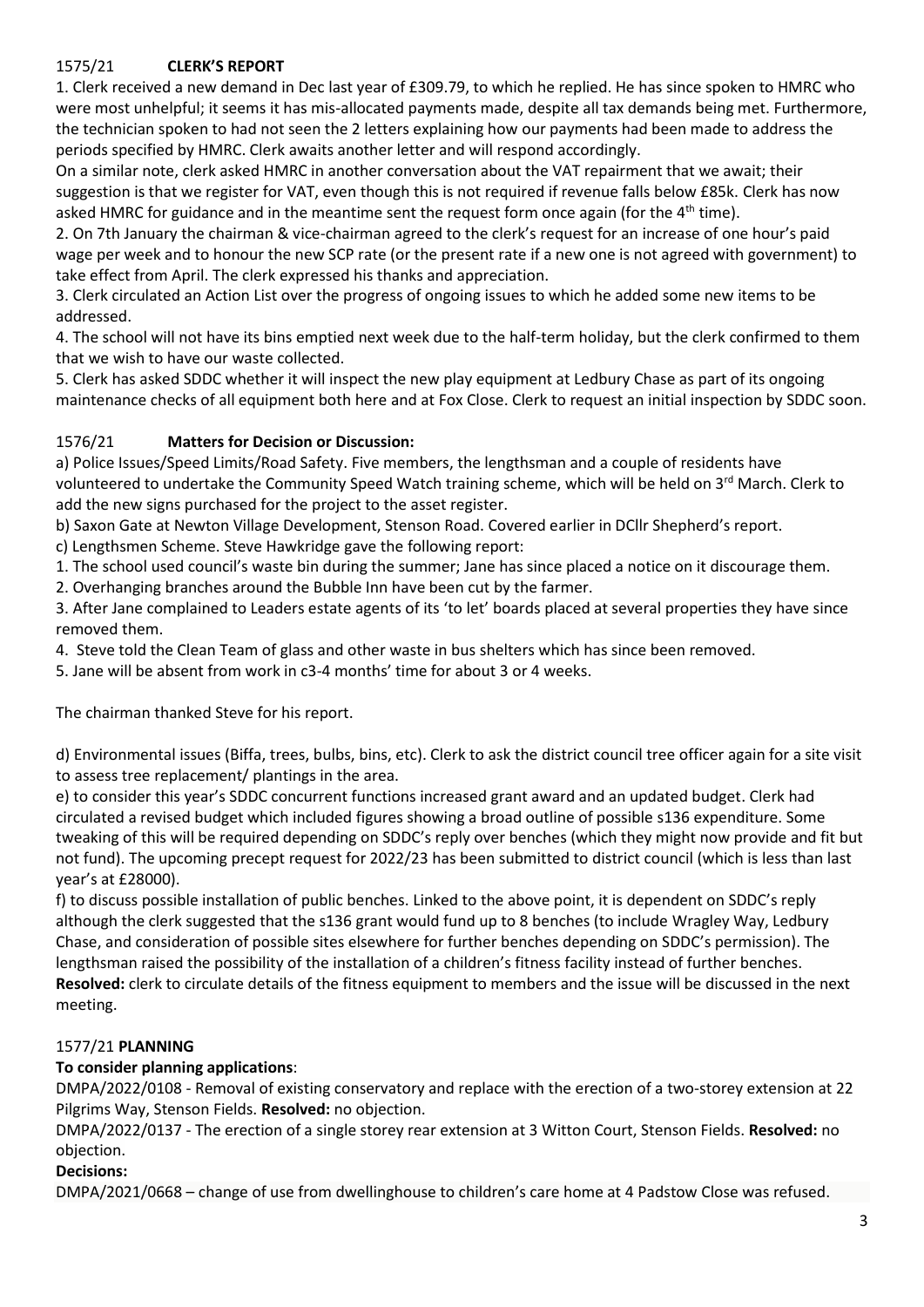### 1578/21 **Finance for payment**

(a) Accounts for Payment were approved for payment (via internet bank transfer) - February's to be approved. Payments were made on 17<sup>th</sup> & 24<sup>th</sup> December and in January by the clerk under his delegated powers of authority and of which members were made previously aware; these were **resolved retrospectively**:

| <b>Reference</b>     | Payee-                                                           | Total £  |
|----------------------|------------------------------------------------------------------|----------|
| 17 <sup>th</sup> Dec | J Irons - Clerk's salary 4 weeks to 19th November                | 848.24   |
| $17th$ Dec           | J Irons - clerk's expenses November - December*                  | 308.20   |
| 17 <sup>th</sup> Dec | J Hawkridge - Lengthsman pay 4 weeks to 19th November*           | 223.51   |
| $17th$ Dec           | S Hawkridge - Lengthsman pay 4 weeks to 19th November*           | 201.53   |
| $17th$ Dec           | HMRC-employee's tax & NI November - December                     | 48.68    |
| 17 <sup>th</sup> Dec | DCC - clerk's pension return December                            | 223.85   |
| 17 <sup>th</sup> Dec | Biffa - waste collection December - March                        | 468.78   |
| $17th$ Dec           | Protect Signs - speed watch signage                              | 195.11   |
| 24 <sup>th</sup> Dec | Unipar Services $-5x$ jackets (winter) for CSW                   | 213.60   |
|                      | <b>TOTAL</b>                                                     | 2731.50  |
| Reference            | Payee-                                                           | Total £  |
| $20th$ Jan           | J Irons - Clerk's salary 4 weeks to 17th December                | 848.24   |
| $20th$ Jan           | J Irons - clerk's expenses December - January*                   | 42.20    |
| $20th$ Jan           | J Hawkridge - Lengthsman pay 4 weeks to 17th December            | 140.82   |
| $20th$ Jan           | S Hawkridge - Lengthsman pay 4 weeks to $17th$ December $*$      | 336.48   |
| $20th$ Jan           | HMRC-employee's tax & NI November - December                     | 54.28    |
| $20th$ Jan           | DCC - clerk's pension return January                             | 223.85   |
| $20th$ Jan           | Kompan - new play eqpt at Ledbury Chase                          | 16173.60 |
| Chg 2379             | Cllr R Lisewski – batteries for speed radar gun                  | 4.00     |
| Chg 2380             | Cllr C Fellows - chairman allowance 2021/22                      | 128.00   |
|                      | <b>TOTAL</b>                                                     | 17951.47 |
| <b>Reference</b>     | Payee-                                                           | Total £  |
| 17 <sup>th</sup> Feb | J Irons - Clerk's salary 4 weeks to 14 <sup>th</sup> January     | 908.13   |
| $17th$ Feb           | J Irons - clerk's expenses December - January*                   | 55.68    |
| $17th$ Feb           | J Hawkridge - Lengthsman pay 4 weeks to 14 <sup>th</sup> January | 191.57   |
| $17th$ Feb           | S Hawkridge - Lengthsman pay 4 weeks to 14th January             | 196.02   |
| 17 <sup>th</sup> Feb | HMRC -employee's tax & NI December - January                     | 74.22    |
| 17 <sup>th</sup> Feb | DCC - clerk's pension return February                            | 241.48   |
|                      | <b>TOTAL</b>                                                     | 1667.10  |

\*clerk's expenses on 17<sup>th</sup> December comprise the following:

| Shardlow to Stenson Fields & return (28 miles at 0.65p per mile) on |          |
|---------------------------------------------------------------------|----------|
| 16th December to attend the Dec meeting                             | £18.20   |
| Home allowance (£24 per 4-week)                                     | £ 24.00  |
| Unipar - 5 x large size hi-viz vests (CSW - summer)                 | £ 87.00  |
| Amazon - Bushnell Radar speed gun on 23rd Nov                       | £179.00  |
| Total                                                               | £ 308.20 |
|                                                                     |          |

| clerk's expenses on 20 <sup>th</sup> January comprise the following: |           |
|----------------------------------------------------------------------|-----------|
| Shardlow to Stenson Fields & return (28 miles at 0.65p per mile)     |           |
| on 21st January 2022 to obtain signatures on cheques and             |           |
| Form A precept request                                               | £18.20    |
| Home allowance (£24 per 4-week)                                      | £ 24.00   |
|                                                                      | $f$ 42.20 |
|                                                                      |           |

| clerk's expenses on 17 <sup>th</sup> February comprise the following:   |          |
|-------------------------------------------------------------------------|----------|
| Home allowance (£24 per 4-week)                                         | £ 24.00  |
| 4 x books postage stamps                                                | £ 31.68  |
| Shardlow to Stenson Fields & return (28 miles at 0.65p)                 |          |
| per mile) to attend the February meeting                                | £18.20   |
| <b>Less:</b> cost of petrol claimed $17th$ December due to this meeting |          |
| being cancelled                                                         | (E18.20) |
| Total                                                                   | £55.68   |
|                                                                         |          |

(b) Income: none

| (c) | Bank balance as at 11 <sup>th</sup> February 2022 | £ 16723.48 |
|-----|---------------------------------------------------|------------|
|     |                                                   |            |